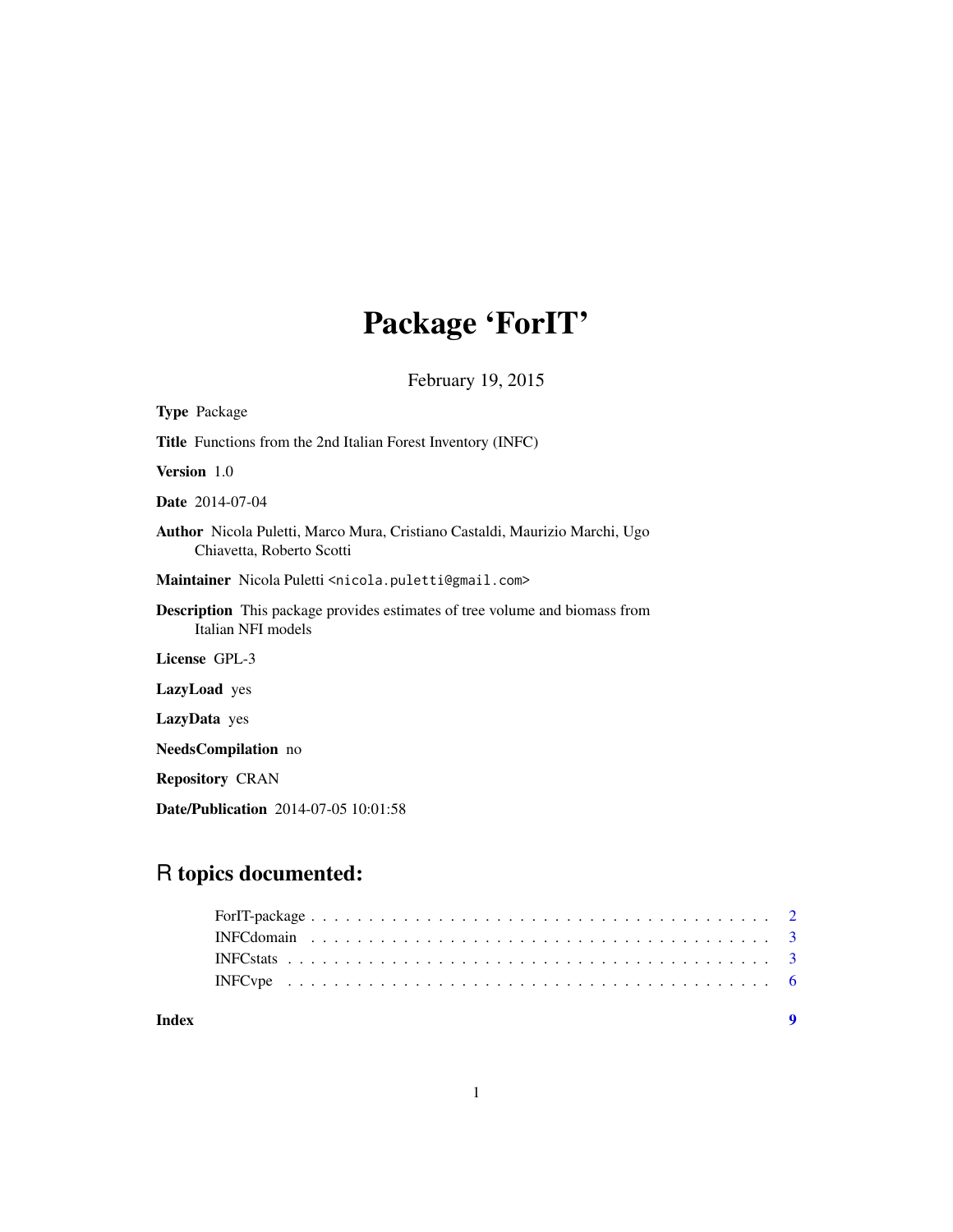<span id="page-1-0"></span>

#### Description

The ForIT package is the implementation of the biomass and volume models carried out by Gasparini and Tabacchi (2011) and Tabacchi et al. (2011a) during the 2nd Italian National Forest Inventory. An English description of the methodology is provided by Tabacchi et al. (2011b). This package is intended as the close translation in R of the literature cited above.

#### Details

| Package: ForIT |                           |
|----------------|---------------------------|
| Type:          | Package                   |
| Version:       | 1.0                       |
| Date:          | 2014-07-04                |
| License:       | What license is it under? |

#### Author(s)

Nicola Puletti, Marco Mura, Cristiano Castaldi, Maurizio Marchi, Ugo Chiavetta, Roberto Scotti Maintainer: Nicola Puletti <nicola.puletti@gmail.com>

#### References

Gasparini, P., Tabacchi, G.(eds), 2011. *L'Inventario Nazionale delle Foreste e dei serbatoi forestali di Carbonio INFC 2005. Secondo inventario forestale nazionale italiano. Metodi e risultati*. Edagricole. 653 pp. [ITA, ita]

Tabacchi G., Di Cosmo L., Gasparini P., Morelli S., 2011a. *Stima del volume e della fitomassa delle principali specie forestali italiane. Equazioni di previsione, tavole del volume e tavole della fitomassa arborea epigea. Stima del volume e della fitomassa delle principali specie forestali italiane. Equazioni di previsione, tavole del volume e tavole della fitomassa arborea epigea*. 412 pp. [ITA, ita]

Tabacchi G., Di Cosmo L., Gasparini P., 2011b. *Aboveground tree volume and phytomass prediction equations for forest species in Italy*. European Journal of Forest Research 130: 6 911-934 [ENG, eng]

#### Examples

```
# one single tree
INFCvpe('Acca', 22, 14, mod='v', freq=2, aggr=FALSE)
```
# a list with ten trees of the same specie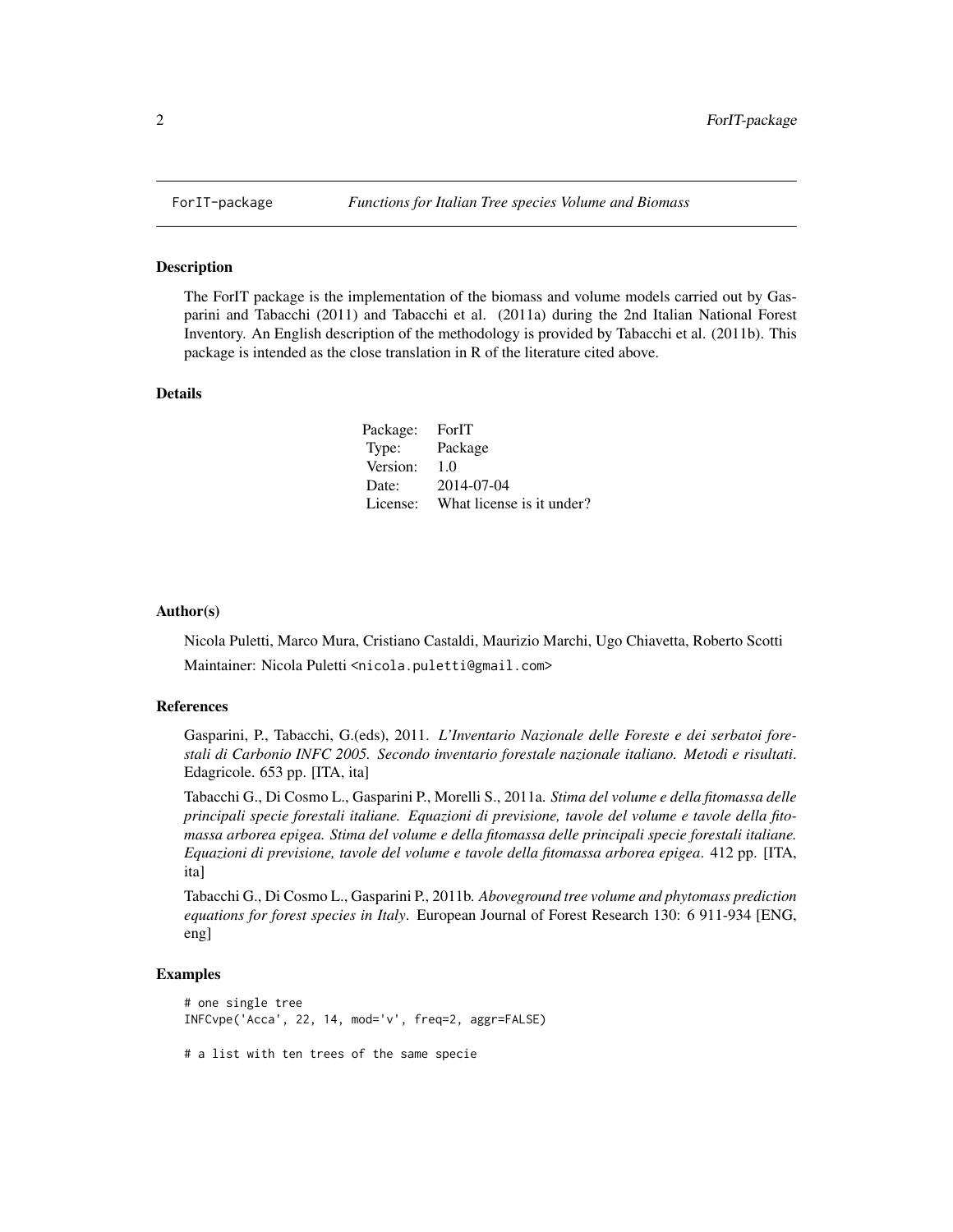#### <span id="page-2-0"></span>INFCdomain 3

```
INFCvpe(rep('Acca',10),d=c(10,15,20,30,32,24,36,40,8,18),
   h=c(7,9,12,20,21,18,21,22,8,12), mod='v', aggr=TRUE)
# a list of different species
species <- rep(c('Abal','Piab'),2)
dbh <- c(10,41,20,30)
heigths <- c(12,14,13,15)
frequences <-c(2,6,5,4)data.frame(species, dbh, heigths, frequences)
# single-tree estimates
INFCvpe(species, dbh, heigths, mod='v', frequences, aggr=FALSE)
# estimates aggregated at species level
INFCvpe(species, dbh, heigths, mod='v', frequences, aggr=TRUE)
```
INFCdomain *The range of applicability of* INFCvpe() *function*

#### Description

A data.frame containing the "range of applicability" (or "domain") of INFCvpe() function

#### Format

A data frame with 18228 observations and 2 columns

#### References

Tabacchi G., Di Cosmo L., Gasparini P., Morelli S., 2011a. *Stima del volume e della fitomassa delle principali specie forestali italiane. Equazioni di previsione, tavole del volume e tavole della fitomassa arborea epigea. Stima del volume e della fitomassa delle principali specie forestali italiane. Equazioni di previsione, tavole del volume e tavole della fitomassa arborea epigea*. 412 pp. [ITA, ita]

INFCstats *Equation statistics*

#### Description

A data.frame containing values for variance and covariance matrices

#### Format

A data frame with 220 observations on the following 21 variables.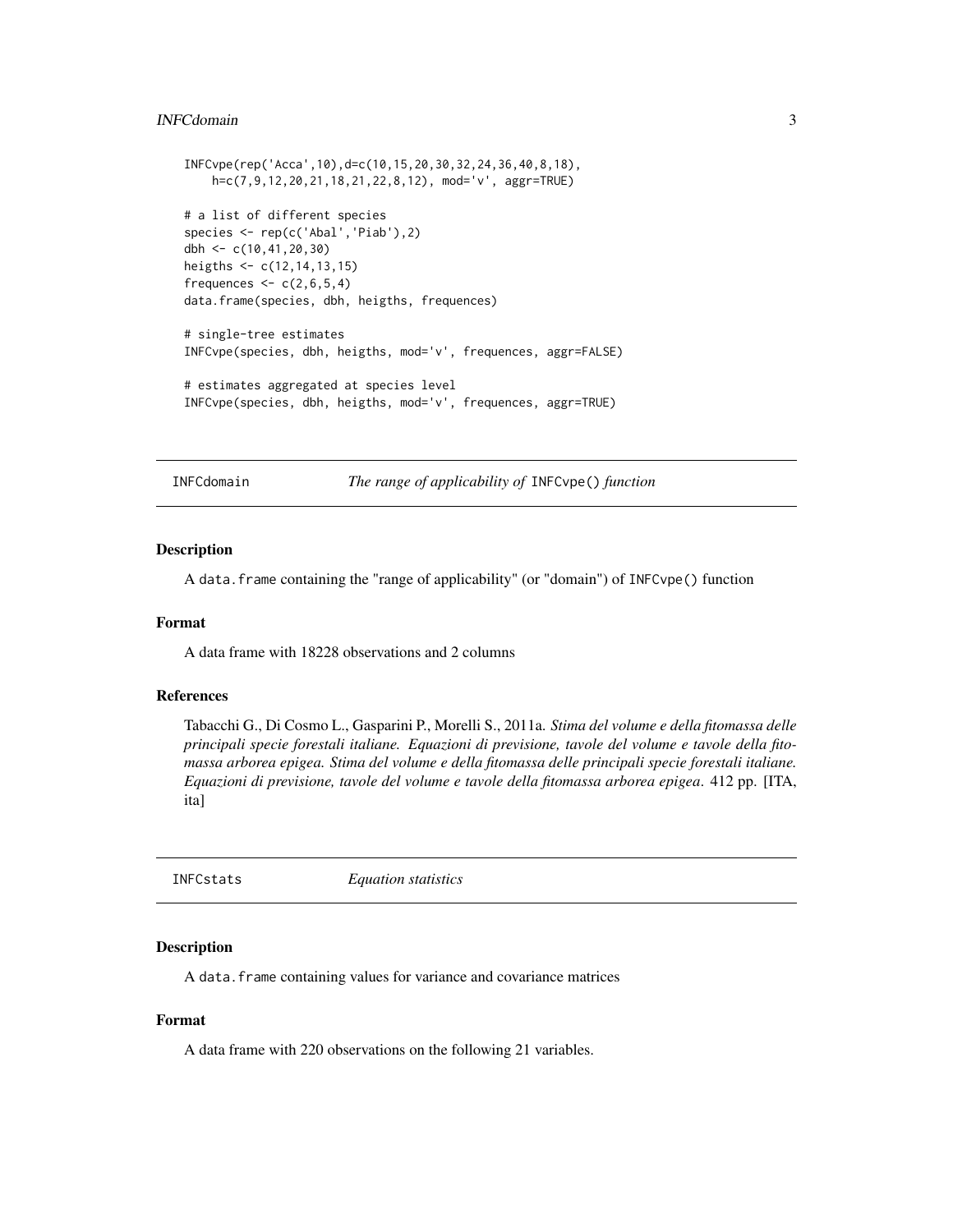4 INFCstats

# Details

The list of species and of their spg-codes is: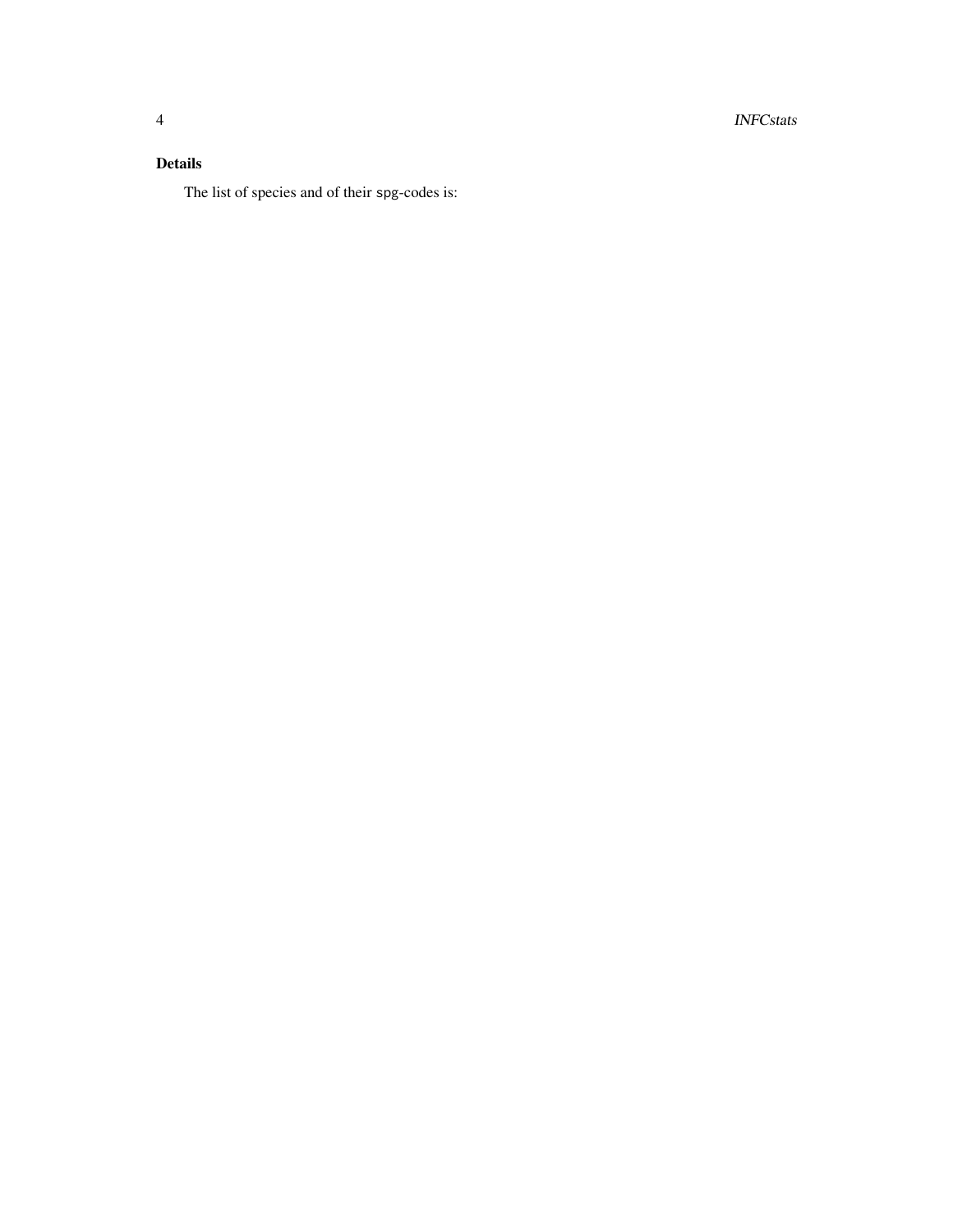#### INFCstats 5

| Abies alba:               | Abal |
|---------------------------|------|
| Acer campestre:           | Acca |
| Acer monspessolanum:      | Acmo |
| Acer opalus:              | Acop |
| Acer pseudoplatanus:      | Acps |
| Alnus cordata:            | Alco |
| Alnus glutinosa:          | Algl |
| Carpinus orientalis:      | Caor |
| Cupressus spp:            | Cusp |
| Eucalyptus occidentalis:  | Euoc |
| Fagus sylvatica:          | Fasy |
| Fraxinus angustifolia:    | Fran |
| Fraxinus excelsior:       | Frex |
| Fraxinus ornus:           | Fror |
| Laburnum alpinum:         | Laal |
| Larix decidua:            | Lade |
| Ostrya carpinifolia:      | 0ssp |
| Picea abies:              | Piab |
| Pinus cembra:             | Pice |
| Pinus halepensis:         | Piha |
| Pinus nigra var. laricio: | Pila |
| Pinus nigra var. nigra:   | Pini |
| Pinus pinaster:           | Pips |
| Pinus pinea:              | Pipi |
| Pinus radiata:            | Pira |
| Pinus strobus:            | Pist |
| Pinus sylvestris:         | Pisy |
| Populus canescens:        | Poca |
| Populus nigra:            | Poni |
| Populus tremula:          | Potr |
| Prunus avium:             | Prav |
| Pseudotsuga menziesii:    | Psme |
| Quercus cerris:           | Quce |
| Quercus ilex:             | Quil |
| Quercus pubescens:        | Qupu |
| Robinia pseudoacacia:     | Rops |
| Salix alba:               | Saal |
| Salix caprea:             | Saca |
| Sorbus aria:              | Soar |
| Tilia cordata:            | Tico |
| Tilia platyphyllos:       | Tipl |
| Ulmus minor:              | Ulmi |

#### References

Tabacchi G., Di Cosmo L., Gasparini P., Morelli S., 2011a. *Stima del volume e della fitomassa delle principali specie forestali italiane. Equazioni di previsione, tavole del volume e tavole della fitomassa arborea epigea. Stima del volume e della fitomassa delle principali specie forestali italiane.*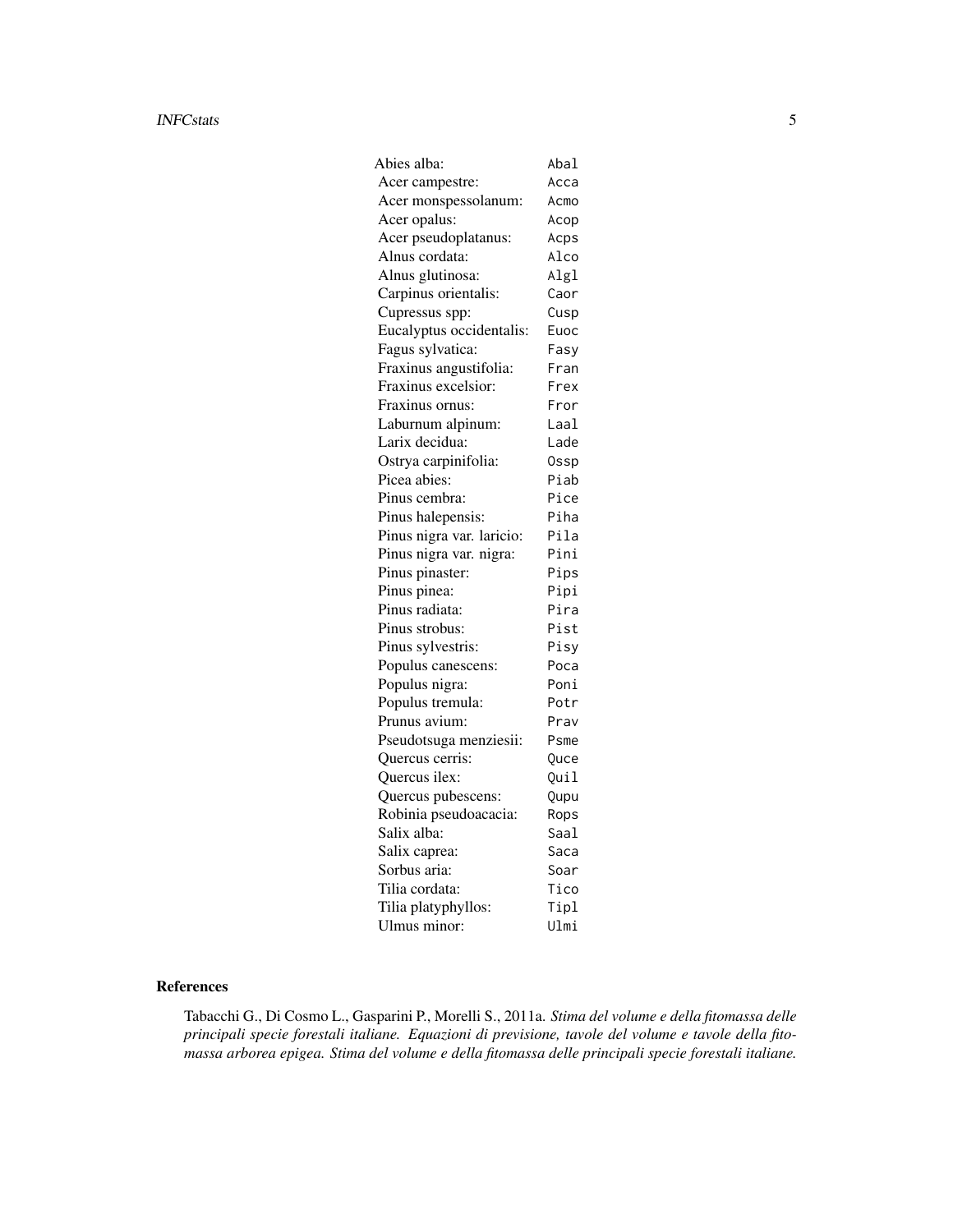<span id="page-5-0"></span>*Equazioni di previsione, tavole del volume e tavole della fitomassa arborea epigea*. 412 pp. [ITA, ita]

### INFCvpe *Volume and Phytomass Estimates*

#### Description

Estimate tree volume and phytomass per species from stem diameter at 1.3 m height (DBH) and total height (HT)

#### Usage

INFCvpe(spg, d, h, mod, freq, aggr = F)

### Arguments

spg a string or factor indicating the species. Possible codes are:

| Abies alba:               | Abal  |
|---------------------------|-------|
| Acer campestre:           | Acca  |
| Acer monspessolanum:      | Acmo  |
| Acer opalus:              | Acop  |
| Acer pseudoplatanus:      | Acps  |
| Alnus cordata:            | Alco  |
| Alnus glutinosa:          | Algl  |
| Carpinus orientalis:      | Caor  |
| Cupressus spp:            | Cusp  |
| Eucalyptus occidentalis:  | Euoc  |
| Fagus sylvatica:          | Fasy  |
| Fraxinus angustifolia:    | Fran  |
| Fraxinus excelsior:       | Frex  |
| Fraxinus ornus:           | Fror  |
| Laburnum alpinum:         | l aal |
| Larix decidua:            | Lade  |
| Ostrya carpinifolia:      | 0ssp  |
| Picea abies:              | Piab  |
| Pinus cembra:             | Pice  |
| Pinus halepensis:         | Piha  |
| Pinus nigra var. laricio: | Pila  |
| Pinus nigra var. nigra:   | Pini  |
| Pinus pinaster:           | Pips  |
| Pinus pinea:              | Pipi  |
| Pinus radiata:            | Pira  |
| Pinus strobus:            | Pist  |
|                           |       |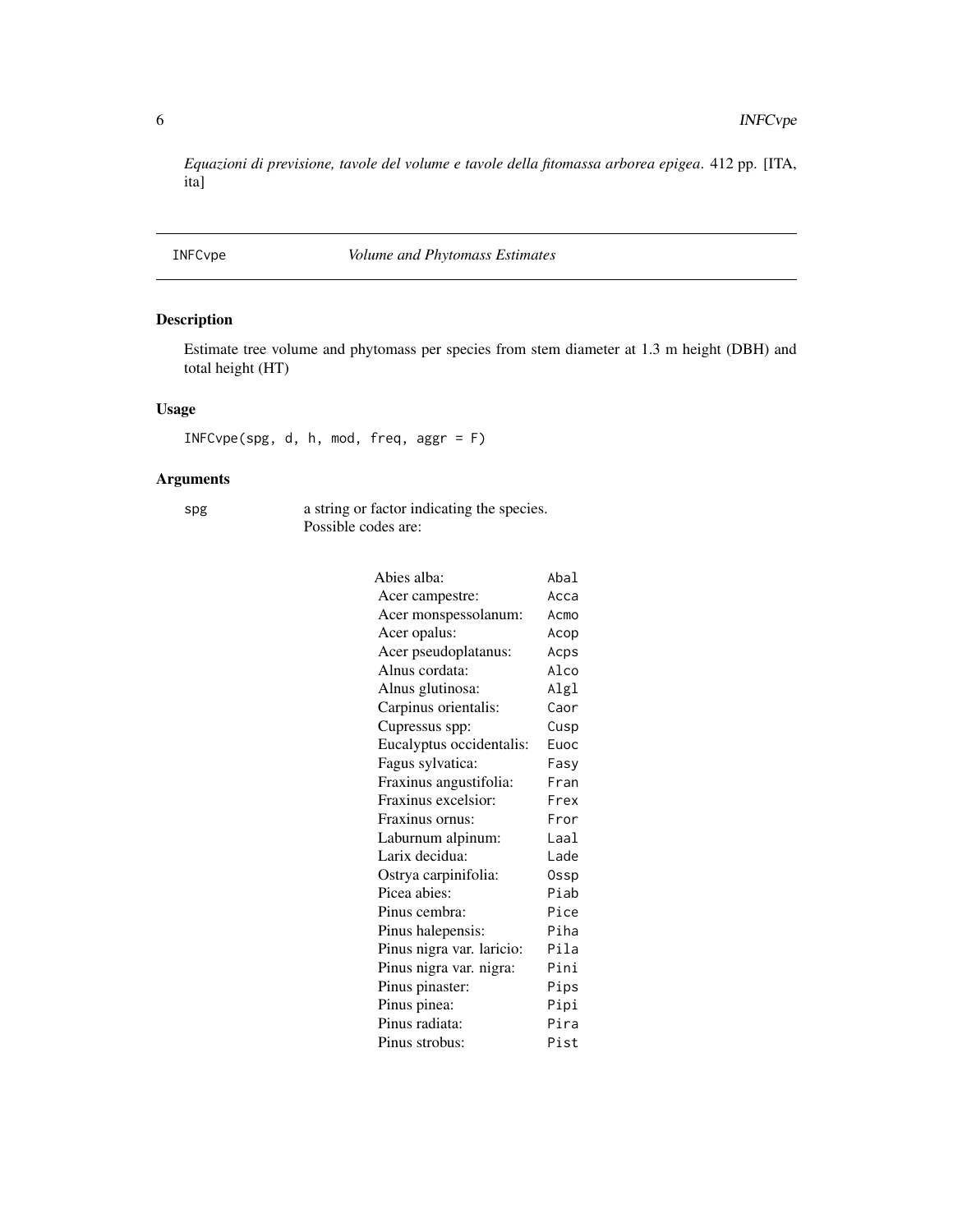#### INFCvpe 7

| Pinus sylvestris:      | Pisv        |
|------------------------|-------------|
| Populus canescens:     | Poca        |
| Populus nigra:         | Poni        |
| Populus tremula:       | Potr        |
| Prunus avium:          | Prav        |
| Pseudotsuga menziesii: | Psme        |
| Quercus cerris:        | <b>Ouce</b> |
| Ouercus ilex:          | Ouil        |
| Quercus pubescens:     | Qupu        |
| Robinia pseudoacacia:  | Rops        |
| Salix alba:            | Saal        |
| Salix caprea:          | Saca        |
| Sorbus aria:           | Soar        |
| Tilia cordata:         | Tico        |
| Tilia platyphyllos:    | Tipl        |
| Ulmus minor:           | Ulmi        |
|                        |             |

| d    | a value or vector indicating the stem diameter at 1.3 m height (DBH) [cm]                                                                                                                                                                 |
|------|-------------------------------------------------------------------------------------------------------------------------------------------------------------------------------------------------------------------------------------------|
| h    | a value or vector indicating the total stem height (HT) [m]                                                                                                                                                                               |
| mod  | a character: $v$ for volume of the stem and large branches, $dwI$ for phytomass of<br>the stem and large braches, $dw^2$ for phytomass of the small branches, $dw^3$ for<br>phytomass of the stump, $dw4$ for phytomass of the whole tree |
| freg | the number of trees of the same spg with equal DBH and HT                                                                                                                                                                                 |
| aggr | a flag allowing estimates aggregated at spg level (when aggr is TRUE) or at tree<br>level (when aggr is FALSE)                                                                                                                            |

# Value

Returns a list with the following objects:

| \$mainData | a data. frame with the following columns                                                                       |
|------------|----------------------------------------------------------------------------------------------------------------|
| spg        | a string with the species group code                                                                           |
| d130       | a value indicating the stem diameter at 1.3 m height (DBH) [cm]                                                |
| h_tot      | a value indicating the total stem height (HT) [m]                                                              |
| freg       | the number of trees of the same spg with equal DBH and HT"                                                     |
| mod        | a character, the same as mod in arguments.                                                                     |
| T 0        | a value of the estimates for mod value. v is expressed in $dm^3$ while dw1, dw2, dw3, dw4 are expressed in kg; |
| <b>SEE</b> | a value of Standard Error of the Estimates                                                                     |
| dof        | the degree of freedom                                                                                          |
| in.range   | tree inside $(y)$ or out of the range $(n)$ of the sampled trees in Gasparini and Tabacchi (2011)              |

out.of.range a data.frame listing the trees out of the range of application (domain)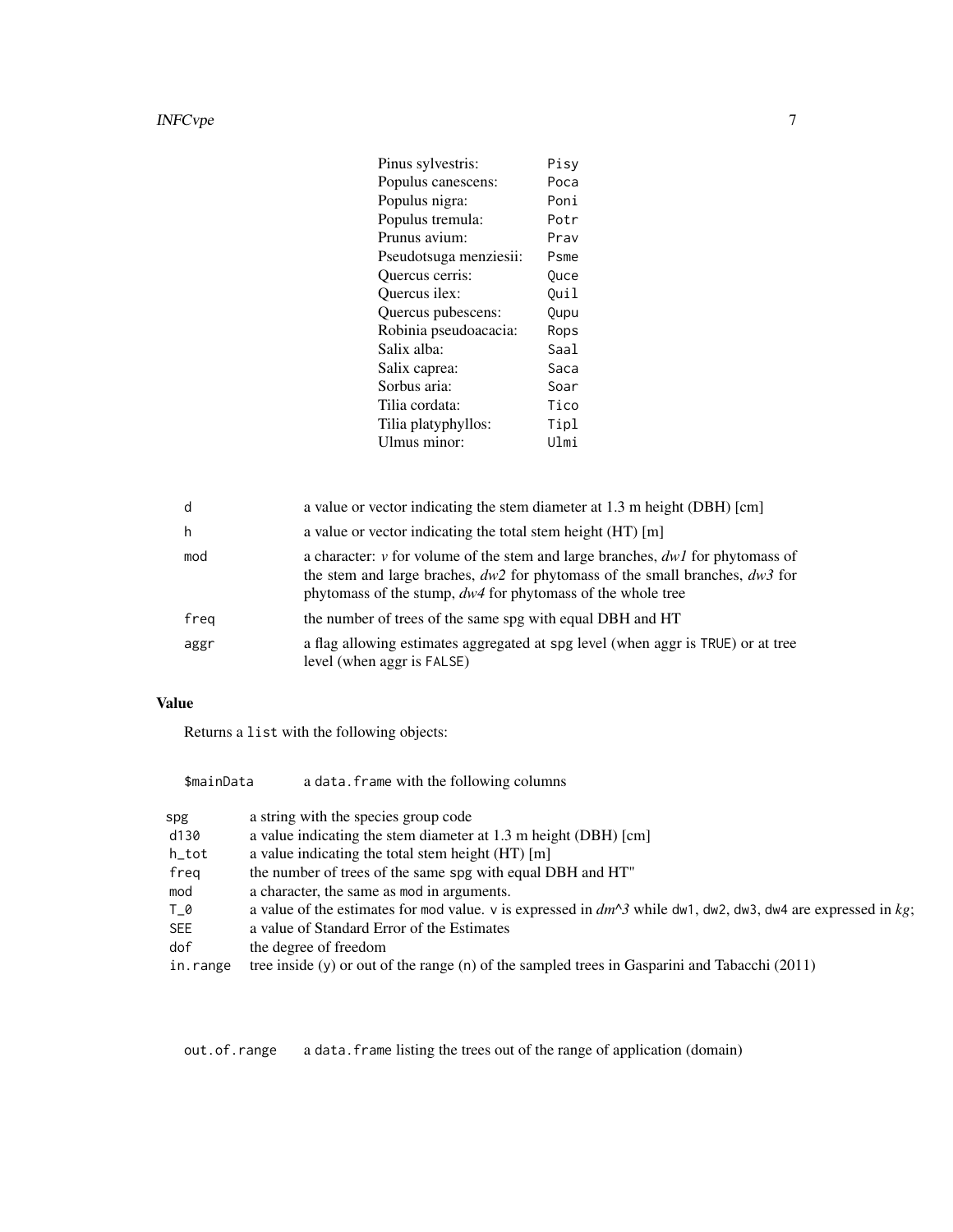#### Author(s)

Nicola Puletti <nicola.puletti@gmail.com>, Marco Mura, Cristiano Castaldi, Roberto Scotti

#### References

Gasparini, P., Tabacchi, G.(eds), 2011. *L'Inventario Nazionale delle Foreste e dei serbatoi forestali di Carbonio INFC 2005. Secondo inventario forestale nazionale italiano. Metodi e risultati*. Edagricole. 653 pp. [ITA, ita]

Tabacchi G., Di Cosmo L., Gasparini P., Morelli S., 2011a. *Stima del volume e della fitomassa delle principali specie forestali italiane. Equazioni di previsione, tavole del volume e tavole della fitomassa arborea epigea. Stima del volume e della fitomassa delle principali specie forestali italiane. Equazioni di previsione, tavole del volume e tavole della fitomassa arborea epigea*. 412 pp. [ITA, ita]

Tabacchi G., Di Cosmo L., Gasparini P., 2011b. *Aboveground tree volume and phytomass prediction equations for forest species in Italy*. European Journal of Forest Research 130: 6 911-934 [ENG, eng]

#### Examples

```
# one single tree
INFCvpe('Acca', 22, 14, mod='v', freq=2, aggr=FALSE)
# a list with ten trees of the same specie
INFCvpe(rep('Acca',10),d=c(10,15,20,30,32,24,36,40,8,18),
   h=c(7,9,12,20,21,18,21,22,8,12), mod='v', aggr=TRUE)
# a list of different species
species <- rep(c('Abal','Piab'),2)
dbh <- c(10,41,20,30)
heigths <- c(12,14,13,15)
frequences \leq c(2,6,5,4)data.frame(species, dbh, heigths, frequences)
```

```
# single-tree estimates
INFCvpe(species, dbh, heigths, mod='v', frequences, aggr=FALSE)
```

```
# estimates aggregated at species level
INFCvpe(species, dbh, heigths, mod='v', frequences, aggr=TRUE)
```